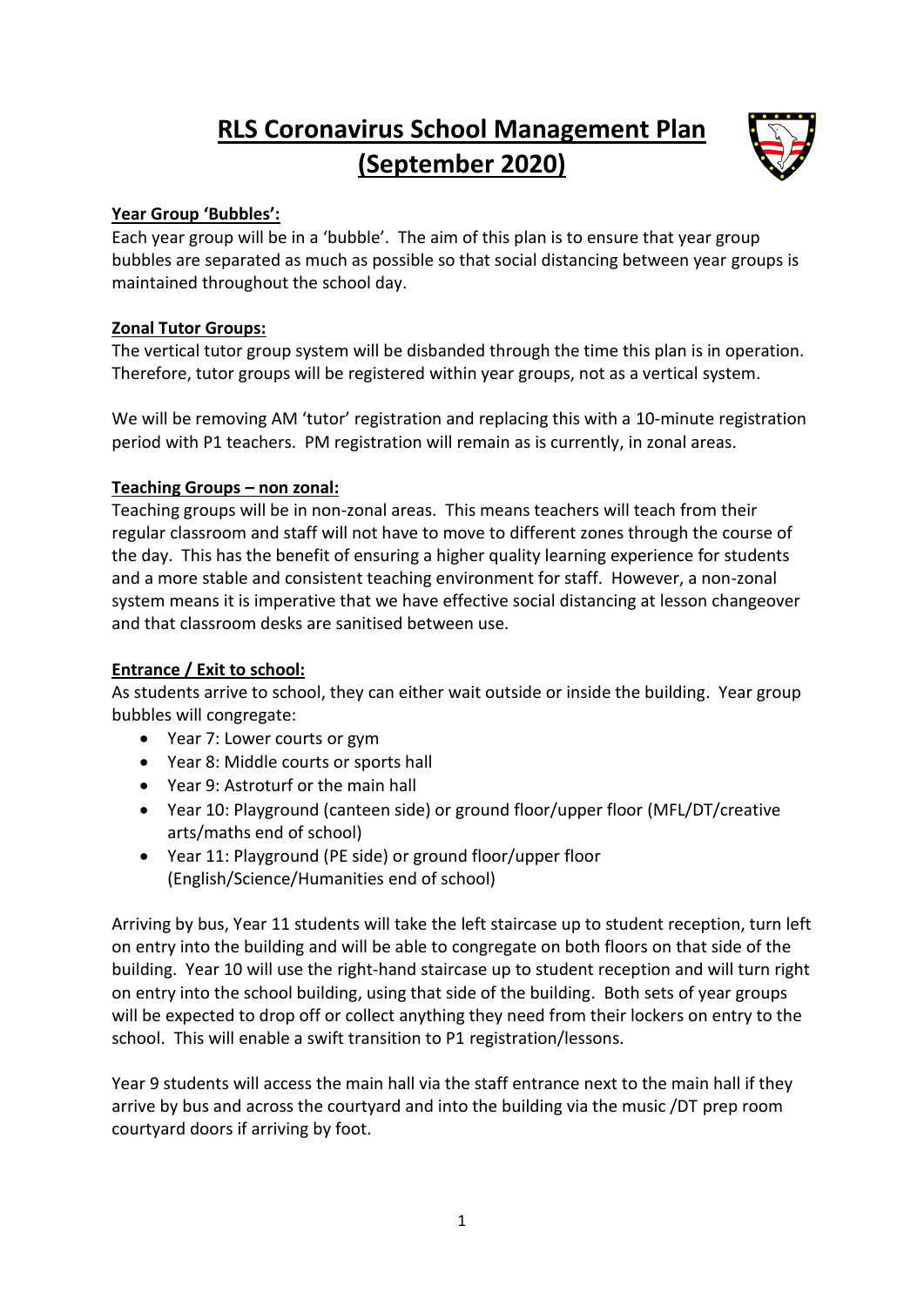In the first instance, there will only be one bell in the morning, which will call Year 10 & 11 to classes. After a few days, we will have a sense of how long this should reasonably take and we will then consider putting in two further bells for: (a) Year 8 & 9, and (b) Year 7. Until then, morning duty staff will communicate via the school radio system with regard to these year groups being directed to registration/P1.

**Morning Bell: (8.25am)**: Year 10-11 students should go straight to their P1 registration/lesson on the morning bell (8.25am). If either of these year groups have registration/P1 in PE, they should wait under the covered walkway outside the science / DT rooms until Year 7 & 8 have been exited from the gym and sports hall areas. It will be the responsibility of PE staff to monitor students under the covered walkway.

**Once Year 10 & 11 are in classes:** Morning duty staff will communicate via the school radio system and direct Year 8-9 to go to their lockers and then straight to their registration/P1 lesson. The same arrangements apply for Year 8-9 students who have PE, as per Year 10 & 11 above. (Year 8 students should be exited from the sports hall via the external fire doors and make their way across the courtyard, entering the building via the courtyard doors adjacent to the music rooms / DT prep room, to avoid any crossover with other year groups who might be queuing up for PE, who will be under the covered walkway area.)

**Once Year 8-9 are in classes:** Morning duty staff will communicate via the school radio system and direct Year 7 to go to their lockers and then straight to their registration/P1 lesson. (Again, they should be exited from the gym via the external fire doors and re-enter the building via the music room / DT prep room courtyard doors.)

The same arrangements will apply for students who are in the outside courtyard / PE courts areas– the school radio system will inform duty staff when different year groups should be sent to their registration/P1 lesson.

If the weather is particularly poor first thing in the morning, Years 7 & 8 will not be dismissed from the gym/sports hall via the external exit doors but instead, will be directed to their registration/P1 lesson internally, via the PE and English/science corridor.

At the end of the school day, students will exit the building in staggered year groups, signalled by 3 separate school bells: 2.55pm: Year 10 & 11 2.58pm: Year 8 & 9 3.01pm: Year 7

Student passage will be managed such that when 2 year groups exit at the same time, they will be separated at the exit of the school and will use separate sides of the stairwell outside Student Reception, to get to their buses. (The older year group to exit via the right-hand stairwell and the younger year group via the left-hand stairwell.)

The rationale for upper year groups leaving school first is that buses are segregated by year groups, with Year 11 at the back and Year 7 at the front, to maintain effective social distancing.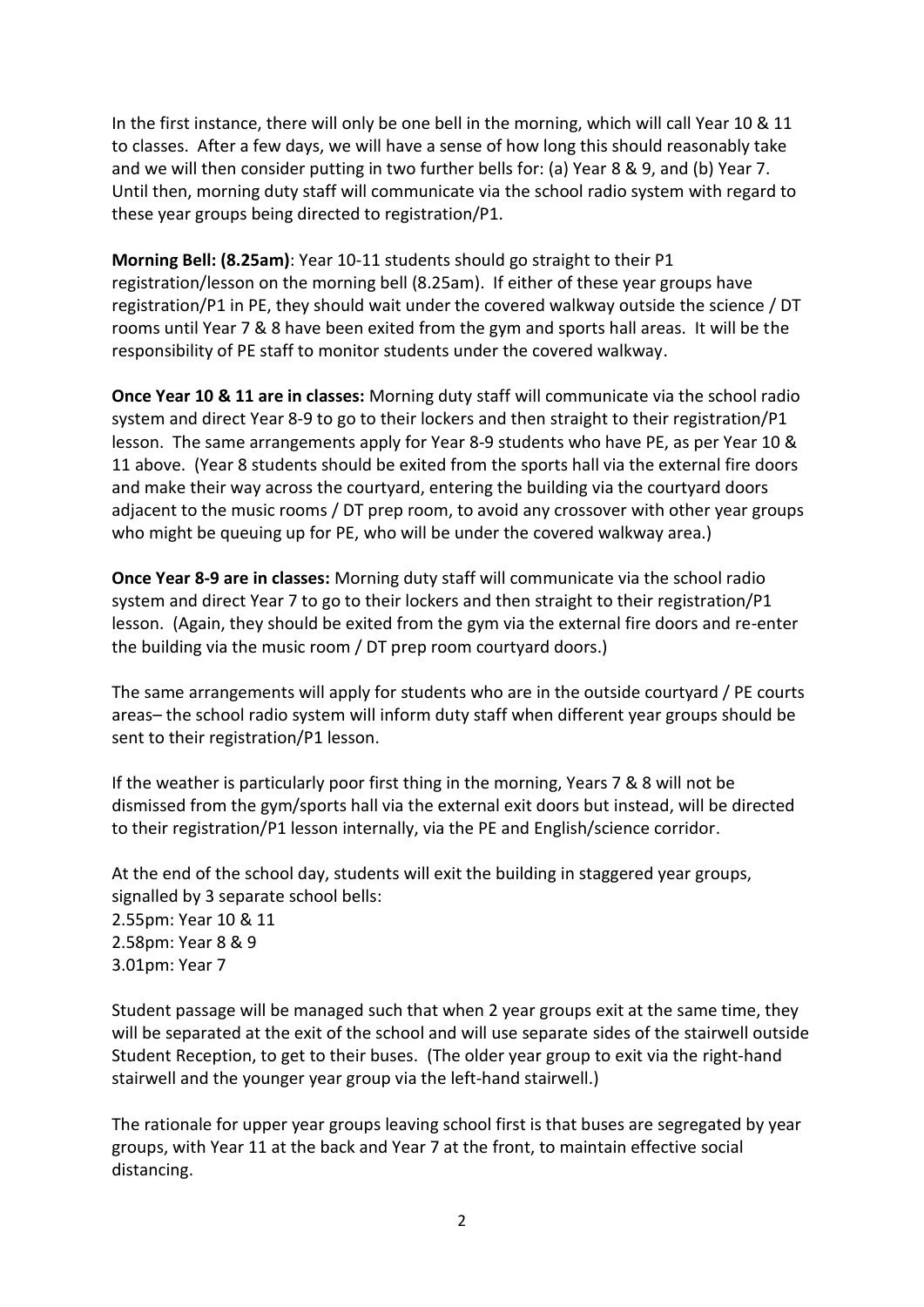#### **School Buses:**

Students will be instructed to sit in year group order on the school bus service coaches (Year 11 at the back / Year 7 at the front). They will also be required to wear face masks.

Students who use the public bus service will also be required to wear face masks.

If students do not wear face masks, the duty member of staff will take their name, pass it on to the pastoral team and a SIMS In-Touch email will be sent home.

#### **Classroom Layout:**

Classrooms will be re-organised to ensure there is a 2-metre space from the student sitting on the front row to the teacher's desk and the wall at the front of the class. This will give teachers the space to teach and to maintain a 2-metre gap from students at all times should they wish.

The basic classroom layout for non-practical rooms will be 3 rows of desks, in the region of 10 desks per row. (Due to specific room designs and the storage of filing cabinets in rooms, it might by that some rooms are formatted slightly differently: e.g. 11, 10, 9 desks.)

Practical classroom layout will reflect the specific make-up of the furniture in those rooms. For example, DT classrooms will use regular tables plus work bench spaces for students to sit at.

Our advice to staff is that if they teach classes of less than 30 (as is almost always the case), they leave the desks immediately in front of the teacher's desk empty, so as to increase the distance from the nearest student to the teacher, to more than 2 metres.

There are classes where the classroom filing cabinets run down the side of the class, preventing us from re-organising the classroom with 10 desks which have a middle aisle (i.e. three long rows of desks). If this is the case, and class sizes are less than 30, the teacher may choose to remove the middle table of each row, thus creating an aisle. These tables should be stored safely in the classroom in case another teacher teaches in that room at some point and has a class of 30 students.

## **Practical Work:**

We recommend that in some subjects, teachers do not undertake practical work in the first half term of the new academic year, within the parameters of Covid-safety and reason. Practical activities could be recorded and then shown to students by video via the interactive white boards.

That said, we recognise that some subjects will need to have an element of practical work and this should be planned in consultation with the Head of Department. Jenny Griffiths (DHT) can provide guidance on this aspect if staff would like to take further advice.

Some practical subjects will cope better with the removal of practical work than others. What is imperative at all times is that the safety of staff and students is maintained.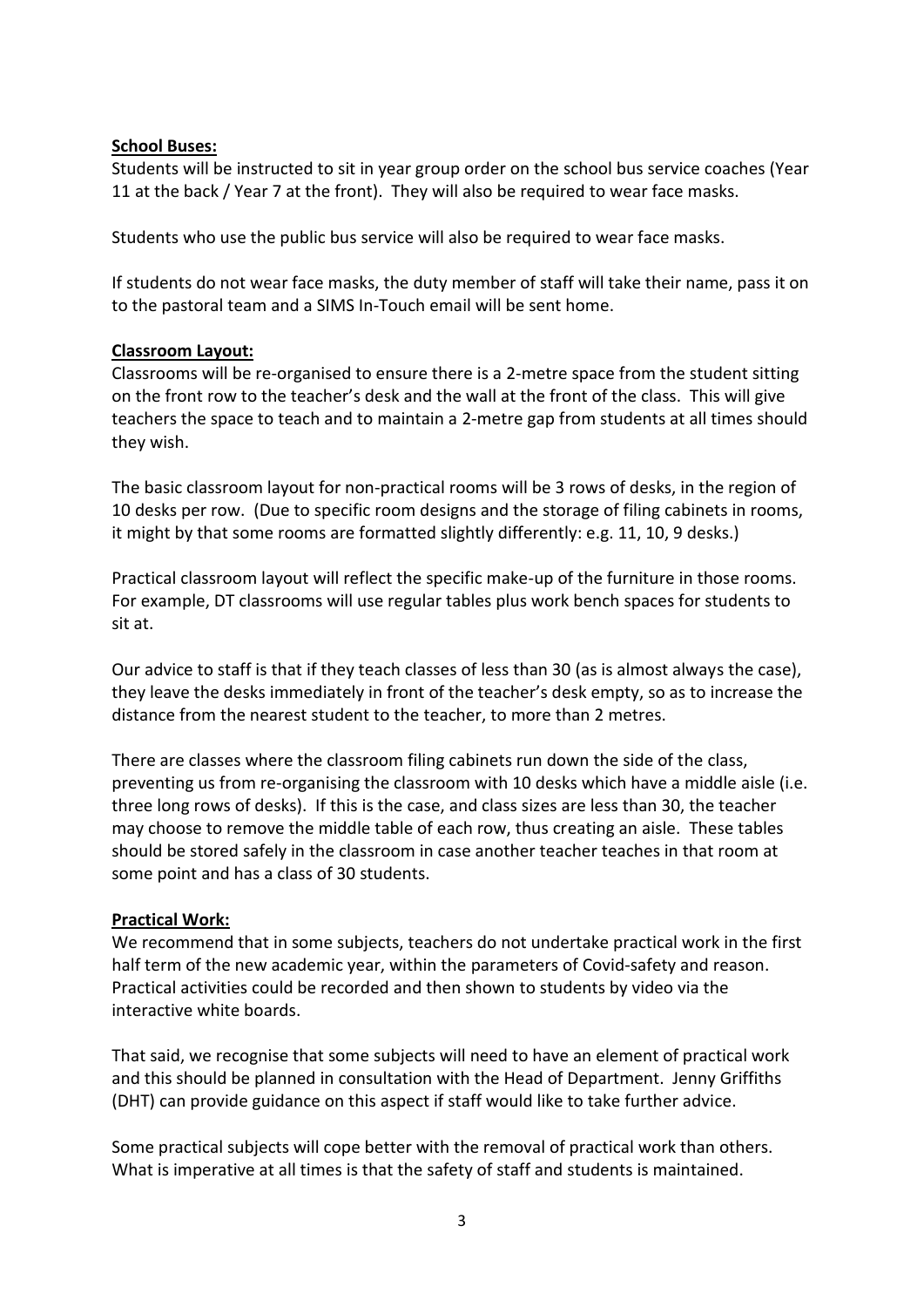Heads of Department have a central role in agreeing the practical work which members of their department should undertake. They should follow the advice of their relevant external advice bodies in terms of conducting practical work (e.g. CLEAPSS guidance in DT, AFPE guidance in PE, etc). Should Heads of Department wish to take advice from the SLT about conducting individual practical tasks, they should liaise with Jenny Griffiths (DHT) in advance.

If staff do conduct individual or group practical work, and wish to circulate around the class, they should not come within a metre of any student or touch students. They should not circulate through the class for sustained periods of time.

Practical equipment should be sanitised by the students after use. If the equipment is to be used by a different class within 48 hours, then it should be meticulously cleaned. Jenny Griffiths (DHT) can provide guidance on this to specific departments should it be needed.

Sanitising equipment will be provided for each classroom.

#### **Use of Classroom Resources**

Departments are encouraged to plan lessons which only use the resources which students carry in their pencil cases. This may be impractical at times in subjects such as art, music, science etc. and those subjects should have contingency resources which they can issue.

Staff should not use resources such as card sorting activities unless the resources used are handled by only one student.

All resources which are used should be wiped clean by students after use, using the blue paper roll tissues and Milton spray solution which are provided. Teachers will need to build time into their end of lesson procedures to support this.

If resources are not wiped down, they should not be used by other students for 48 hours (unless it is a plastic resource, requiring 72 hours), in line with government guidance.

#### **Textbooks:**

Where possible, the use of textbooks should be avoided. If they are used, they should be wiped down with sanitising solution by students after use. Again, if another class in a different year group will be using the same textbooks within 48 hours, textbooks should be meticulously cleaned, in line with government guidance.

Most teachers will be able to use the interactive white boards to deliver the content which textbooks would normally provide. Additionally, each classroom will be supplied with a web cam which will enable the content of textbooks to be displayed on the interactive white boards.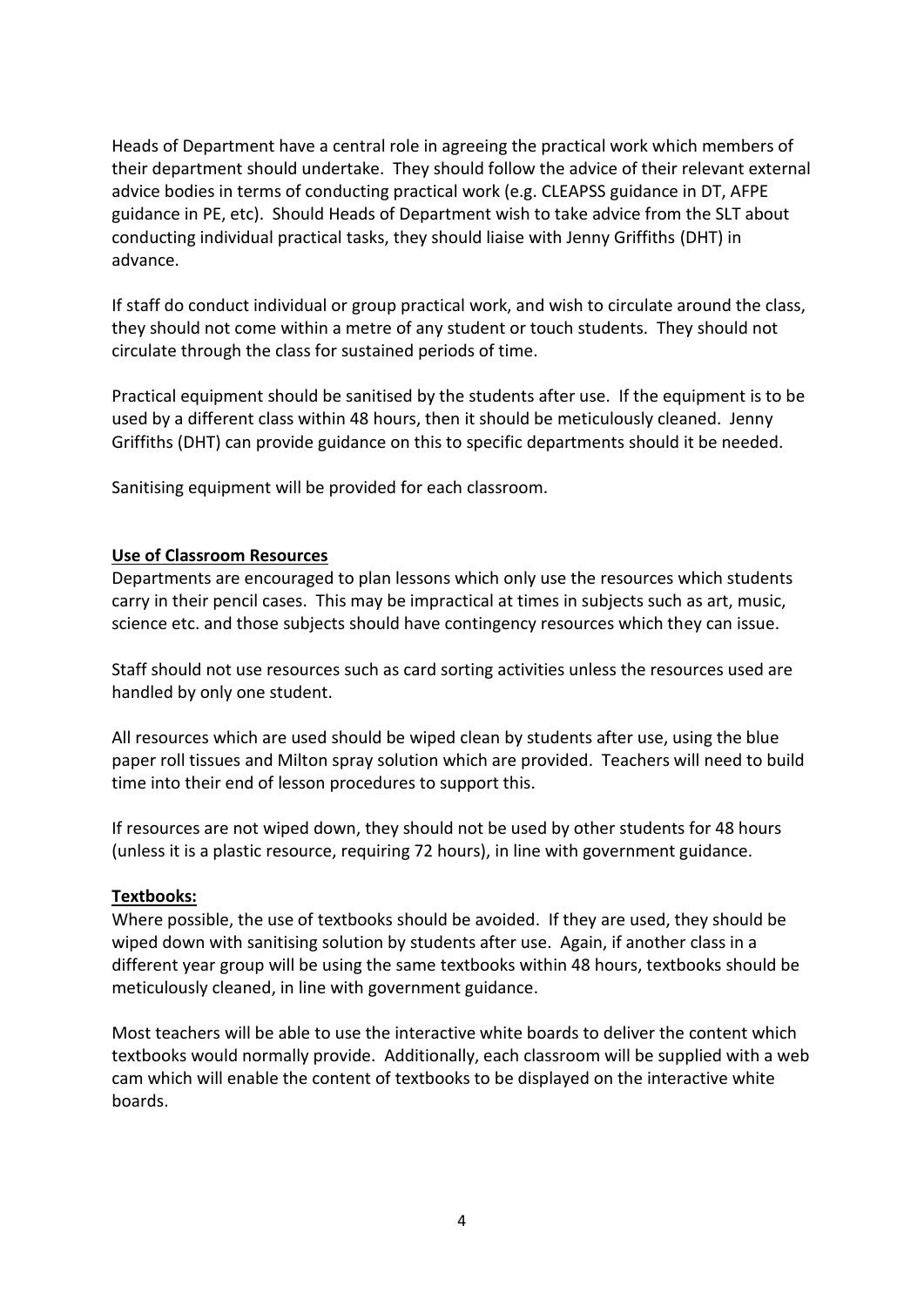The alternative is to use work sheets instead of textbooks and interactive white boards. Students should place work sheets in a specific box at the end of the lesson and these should not be used by other classes for 48 hours.

#### **Marking:**

Teachers may mark the books of students so long as they have not been handled for 48 hours. With regard to non-core subjects, this should not be an issue as there are so few lessons in the week, which will allow for this process to be followed.

For core subjects, with careful planning, our recommendation is that if books need to be marked, then for the previous two days, work is done on paper resources which can then be stuck into books after they have been handed back to students.

If any member of core staff has an issue with the process detailed above, they may instead require students to do all their work which will be marked, on separate sheets of paper, which should be stored safely for 48 hours before it is marked and then stuck into books. This needs to bear in mind the school policy for marking which states that marking should be *undertaken regularly* and additionally, there needs to be *a minimum of two pieces of work which are formally assessed each half term*.

It will not be a performance or disciplinary issue if staff choose not to mark exercise books, so long as the minimum standards of the school marking policy are being followed.

#### **Corridor movement/communal areas:**

Students and staff should wear a face mask in corridors at the point of communal corridor movement (e.g. change of lessons). The same applies to students standing in line in the dining queue where a 1 metre distance cannot be assured.

Whilst the government has not directed schools in England to ensure students/staff wear face masks at the point of communal activity, it allows discretion to schools to implement this, given the context of their particular school. At Richard Lander School, our context is such that we will be implementing this policy. Our reasons are as follows:

- 1. Our school is in the top quintile nationally for numbers of students on roll. It is therefore more difficult to maintain social distance at the point of communal year group activity than for other smaller schools.
- 2. Our building design has only 3 corridors for student and staff movement. Almost all communal movement is indoors with little availability for movement to be outside of the building (which is safer in terms of potential virus transmission). All corridors have a significant amount of student/staff traffic at the point of lesson changeover.
- 3. Our building design has several areas which are pinch points in terms of communal corridor movement, such as at the bottom and top of stairwells. Even with a staggered year group change of lesson procedure, numbers of students at these pinch points will be significant.
- 4. Our dining hall facility will be divided into two sections for different year groups, with limited space for an effective queuing system which promotes social distancing.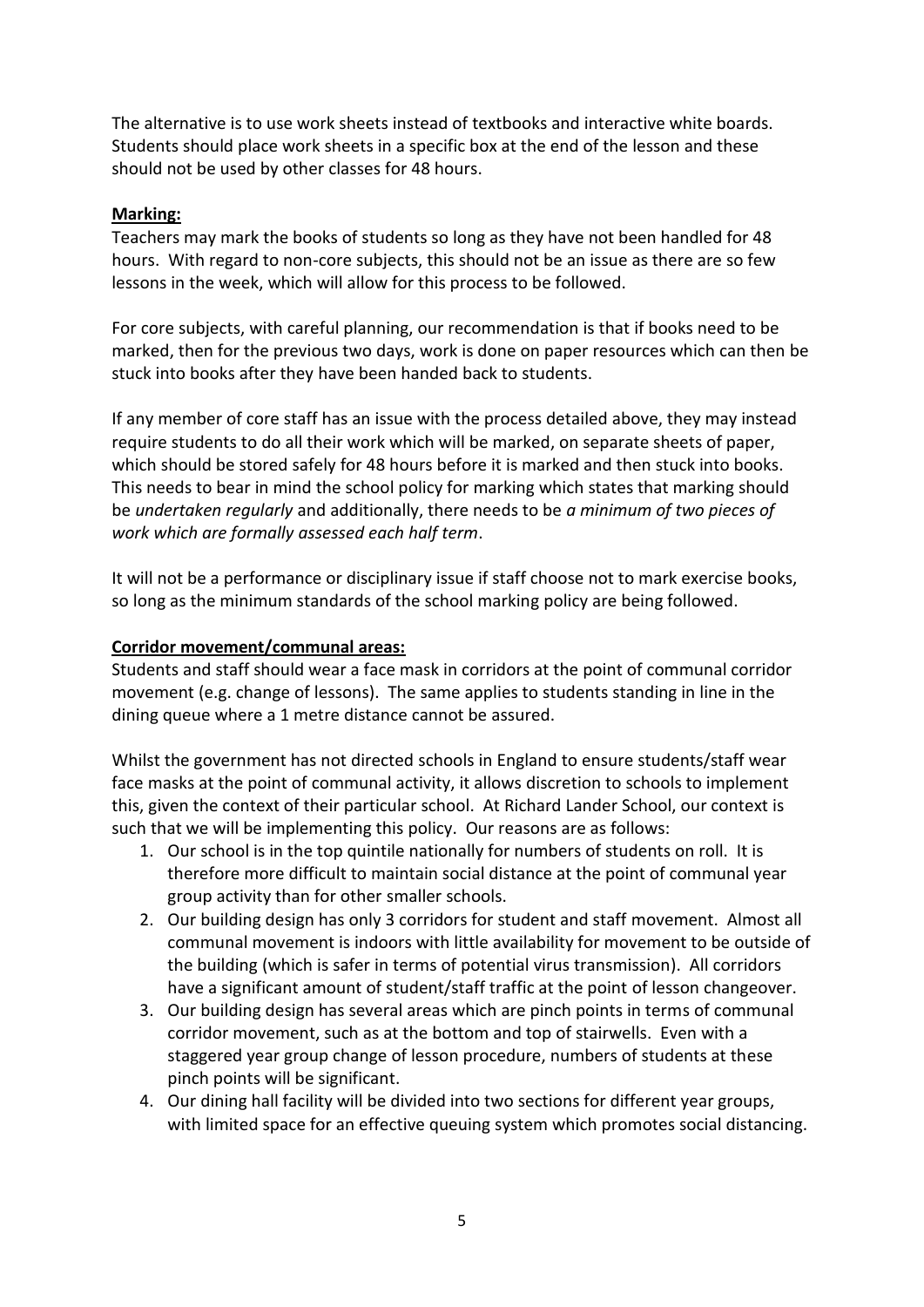In line with government advice, students will be required to sanitise their hands before putting their face masks on and after taking them off.

Students should also ensure that they have a separate bag to place their face mask in, so that it keeps virus free during the course of the day. Face masks should not be placed on desks during the course of a lesson.

#### **Entry to Lesson procedures:**

Teachers should have their door open at the start of each lesson and ensure that hand sanitising solution is available on a desk by the door, so that students can sanitise upon entry, at the point of taking their face mask off. Teachers should ensure this process is undertaken swiftly, so there is not undue queuing and delay in the corridor space.

#### **End of Lesson Procedures:**

The sanitising aspect to lessons is likely to require up to 5 minutes of time, so lessons should end early to support this.

Prior to the end of every lesson, all equipment used should be sanitised by students and returned to their storage area.

Then, all desks will be sprayed with Milton solution and students will be issued large blue roll tissue to sanitise their desks. We recommend that one student wipes down their own desk and the person sitting next to them, to save on waste. (Students with specific allergic conditions may either be issued appropriate gloves for this purpose or their desk partner can be responsible for sanitising their desk.)

Either the member of staff can spray all desks, or a student can do this. We would not recommend students pass the bottle to each other down the row of desks – it has to be done in a controlled manner.

On exit from the class, students should sanitise their hands with sanitising solution and put on their face masks. The teacher (or a student) could go around the class issuing sanitising solution for hand cleansing, or, if this is an issue, the sanitising pot should again be placed on a table near to the classroom door and students can administer their own sanitising solution on exit from the classroom.

Students will bin their tissues on exit from the class. (All teaching bases will be issued with separate, large bins for this purpose.)

Students should leave the classroom in a prompt and orderly manner and walk on the righthand side of the corridor.

All teaching bases will be issued with hand sanitising units, a Milton based spray bottle plus rolls of tissue. Should staff need further supplies, this can be supplied by Miriam Richardson (SBM), upon request.

## **Personal Protective Equipment (PPE) including face masks:**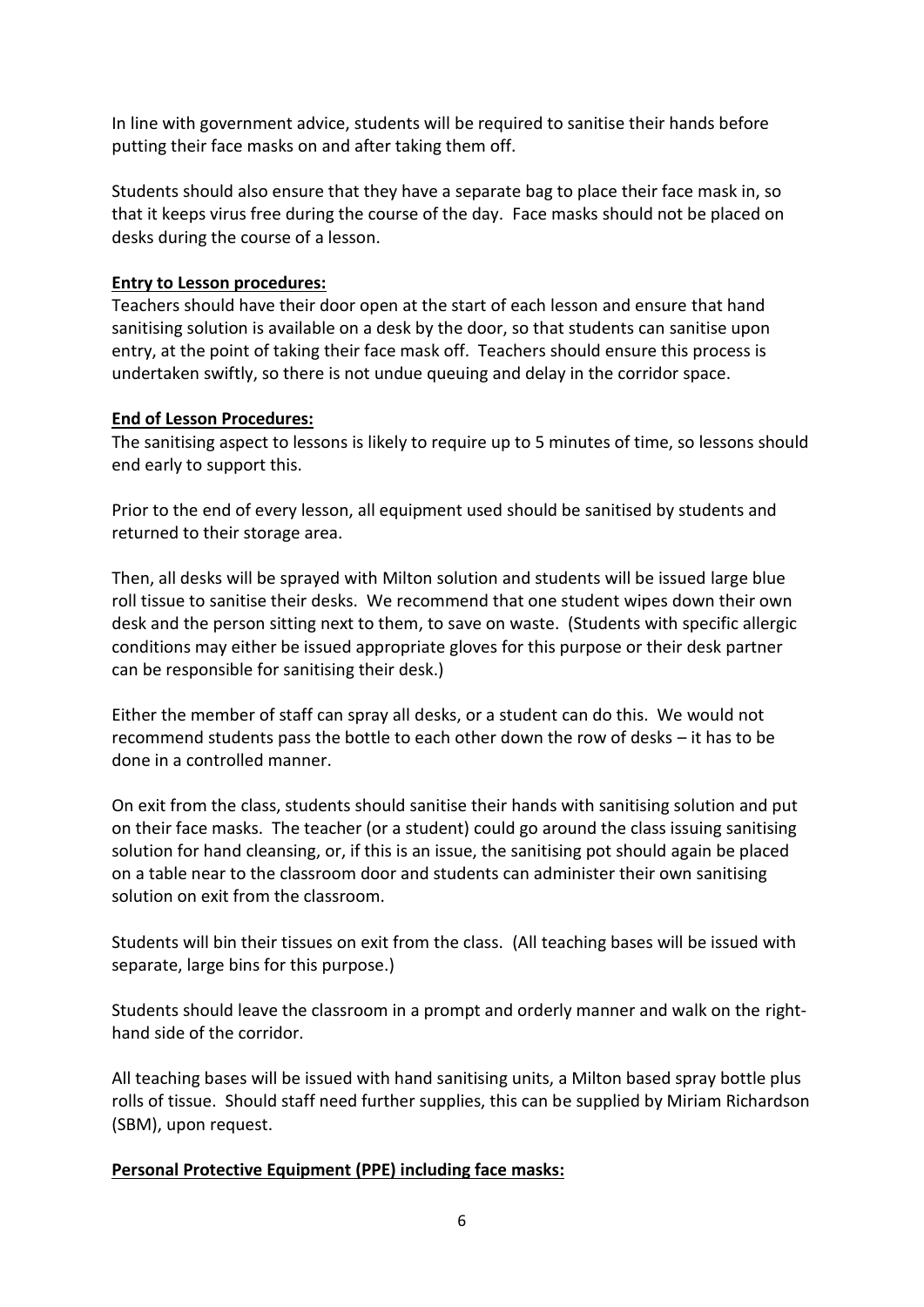All students should wear face masks at times of communal activity outside of the classroom, such as corridor movement at lesson changeovers and dining hall queues. Students should also wear face masks on school transport and upon entry/exit to and from the school, in line with government advice.

Face masks are not compulsory if a student wishes to use the toilet in the middle of a lesson when corridors are relatively empty (as this is not at a point of communal activity).

Staff should also wear a face mask at the point of communal activity outside of the classroom, such as corridor movement at lesson changeovers and undertaking staff duty. If members of staff arrive to school at the point of communal activity, they should wear a face mask in the corridor. (For example, staff arriving to school via the staff car park entrance before the start of the day at a point when corridors already have students congregated.)

Face masks are not necessary for staff to wear if they are making their way down a corridor outside of lesson changeover points.

With regard to the broader use of PPE, the government recommends that staff should not need to use PPE equipment which they would not normally use. The government has advised against teachers wearing face masks in the classroom as students should be able to see their teacher's mouths as they teach. However, if staff would prefer to use PPE, they may do so. This includes face masks and/or face shields.

Our preference, should a member of staff wish to use PPE, is to use a face shield so students can see their mouths as they speak. That said, staff should wear whatever PPE (or not) which makes them feel confident working in a class environment.

Medical staff and staff who work with some of our EHCP students should wear PPE in line with normal practice, and certainly where intimate care is given which involves bodily fluids and the increased exposure to aerosols emitted through breathing.

Every classroom will be provided with sanitising spray, large blue rolls of paper wipes for students to wipe down desks and resources after use, plus appropriate gloves. Further PPE can be provided by Miriam Richardson (SBM) upon request.

Any teacher who is 'mobile' (i.e. teaches in more than one classroom), should use the items listed above in their new classroom each time they move classes. Staff who have several different rooms to teach in may request their own sanitising and PPE equipment from Miriam Richardson (SBM).

#### **Lesson changeover procedure:**

Lesson changeovers are a critical part of the school day which will require effective social distancing. The following represents a general plan for this:

- (a) 5 minutes before the end of the lesson, two-year groups will be exited earlier than the other year groups (and will be kept away from the main school corridors).
- (b) Additionally, the PE department will keep their classes in the sports hall / gym for 5 minutes after the end of lessons. (PE normally teaches to half year groups.)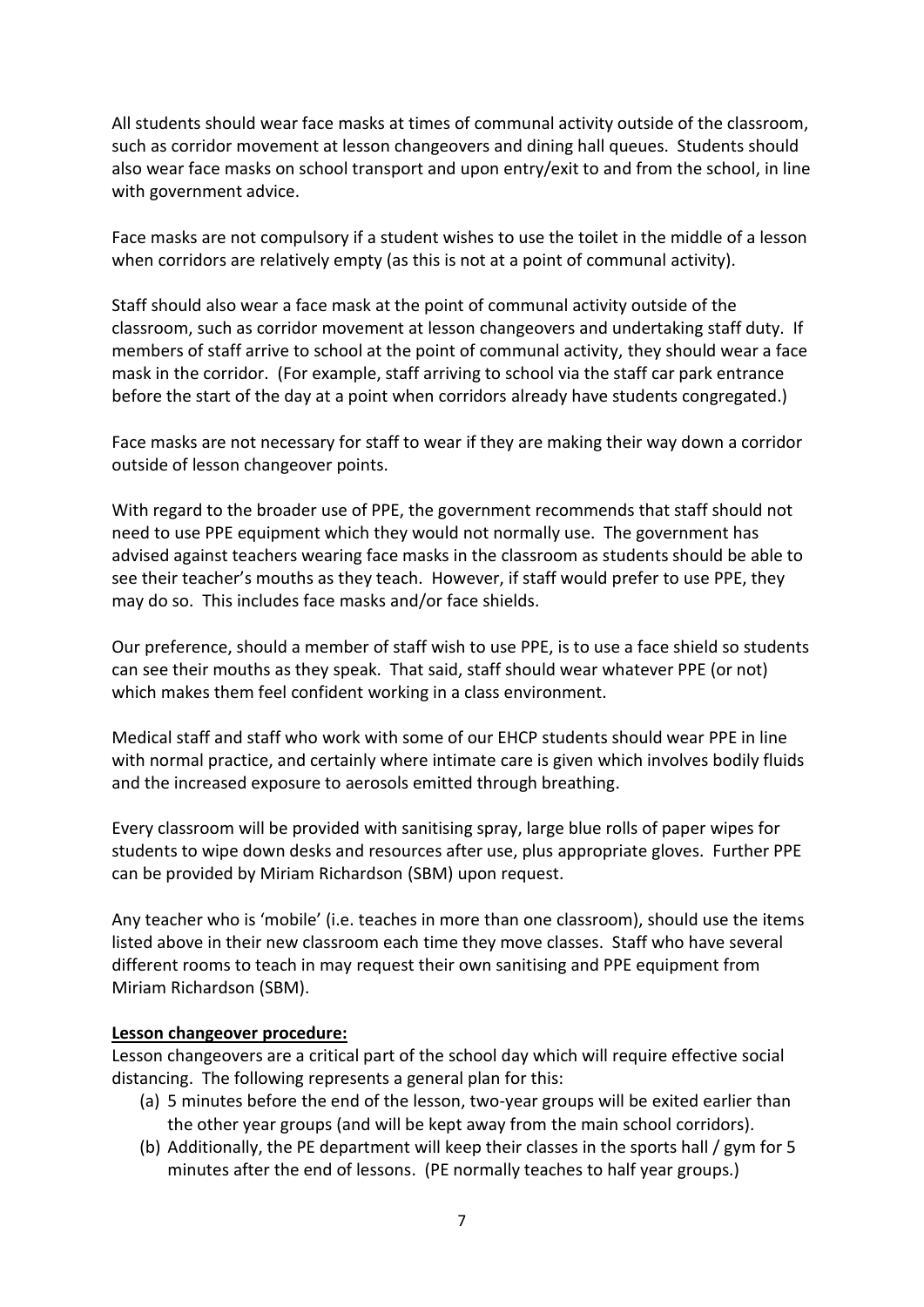This means that at the point of lesson changeover, half of the school population (i.e. 2.5 year groups) will be out of the system, allowing for the other half of the school population to move to their next lesson.

After this, the 2 year groups who have been released from lessons early, plus the PE half year groups, will make their way to lessons (unless one of these year groups is taking break or lunch). The PE department should exit their classes so that students can enter the building by via the main courtyard entrance.

## *At this point, it is imperative that staff refer to the attached daily schedule for reference, so that the following detail makes sense:*

## **Daily Movement Schedule:**

#### *Morning Registration:*

Students will go straight to their P1 lesson at the start of the day as per the detail above. AM registration will take place at the start of P1.

#### *End of Period 1:*

Year 8 & 10 should be released from their classes 5 minutes early and be directed to the dining hall, as their 15-minute break starts at the beginning of P2. If the weather is good, then Year 10 should enter the dining hall via the creative arts corridor and Year 8 via the playground, using the outside back door of the dining hall. If the weather is poor, then both year groups will use the creative arts corridor, with Year 10 to the right and Year 8 to the left. This will be monitored by staff.

Year 8 & 10 students may instead use the playground for their break time (Year 8 outside the canteen area and Year 10 on the playground towards the PE block).

The PE department should hold on to their classes for 5 minutes until 9.50am, so that the rest of the school has moved classes and exit them as per the detail above.

At 9.45am, Year 7, 9 & 11 students should move to their next classroom.

For a significant proportion of lessons during the week, this plan will reduce the flow of students in the corridors by about 50%.

## *End of Period 2:*

*(All year groups will take a 15-minute break at some point during P2, with Year 8 & 10 at the beginning of the lesson, Year 7 at 10am and Year 9 & 11 in the last 15 minutes of the lesson.)*

As per the detail above, when Year 9 & 11 are released from classes to take their break, Year 11 will use the creative arts block corridor to access the canteen and Year 9 will access the dining hall via the playground and through the back door of the canteen. If they wish to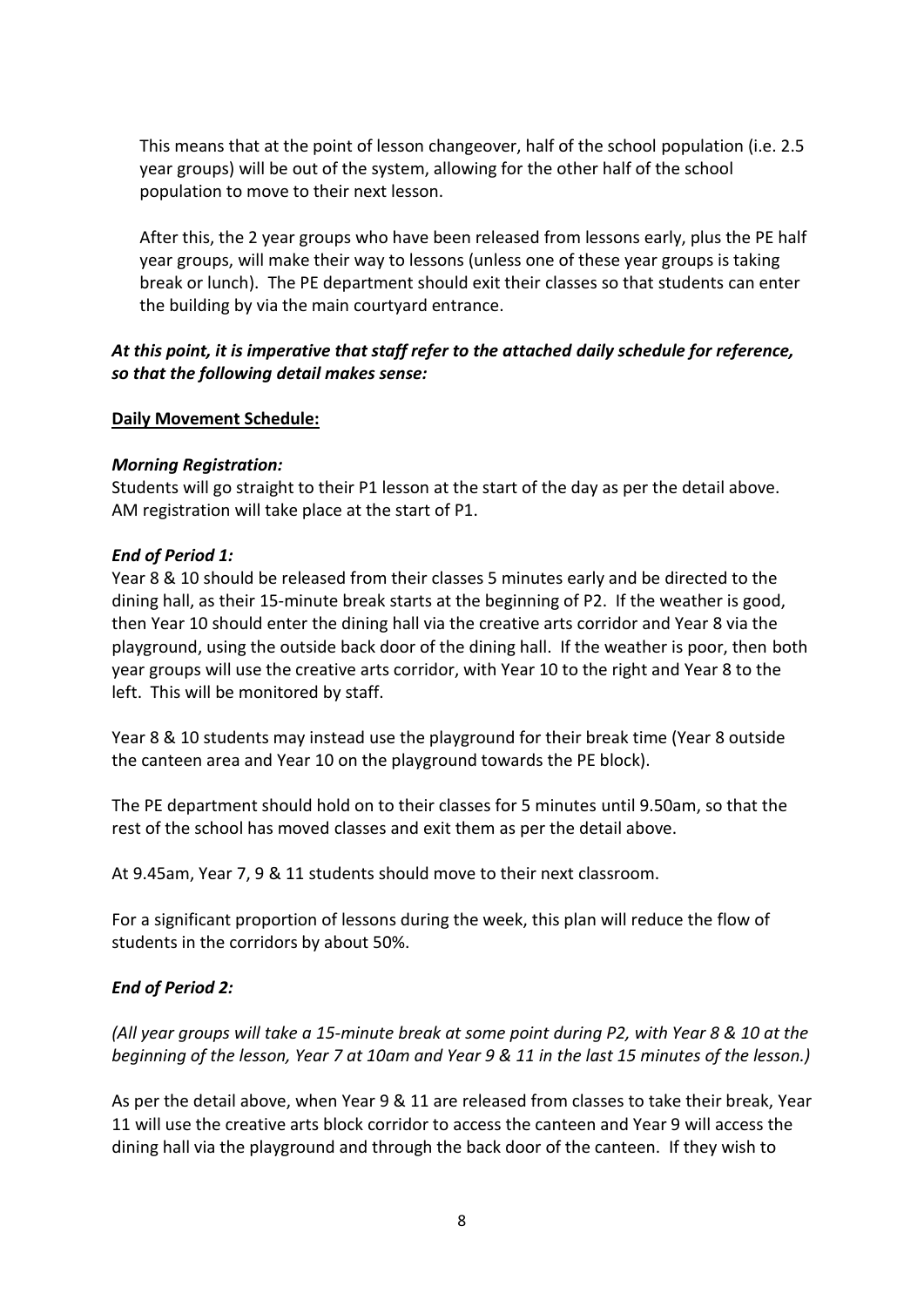take their break outside, Year 11 will congregate on the playground towards the PE block and Year 9 will congregate outside the back of the canteen.

At 11.00am, Year 7, 8 & 10 should move to their next classroom.

The PE department should hold on to their classes for 5 minutes until 11.05am (as per the above detail).

Year 9 & 11 should extend their break time by 5 minutes into P3, either in the canteen or playground, after which time both they, plus the PE classes, should make their way to P3.

(Please see the attached school day timetable for details of which groups are taking their break during P2. Please note that for Year 7, P2 it is a split lesson with break time at 10 am)

## *End of Period 3:*

5 minutes before the end of P3, Year 7 & 10 should be released to go to their lunch break (as per the detail above) with Year 10 accessing the canteen via the creative arts corridor and Year 7 via the playground.

If students wish to take their lunch break outside, Year 10 will congregate on the playground towards the PE block and Year 7 will congregate out the back of the canteen.

The PE department should hold on to their classes for 5 minutes at the end of P3, until 12.05pm (as per the above detail).

At 12.00pm, Years 8, 9 & 11 should move to their next classroom.

Following this, Year 7 & 10, plus the PE classes, can enter the main body of the building and go to their lessons.

## *End of P4:*

*(All year groups will take a 30-minute lunch break during P4, with Year 7 & 10 at the beginning of the lesson, Year 8 at 12.30pm and Year 9 & 11 in the last 30 minutes of the lesson.)*

At the end of P4, all students will return to their year group zonal area for PM tutor.

In the last 30 minutes of P4, Year 9 & 11 will have been taking their lunch break. They will be kept in the dining hall / playground areas for a further 5 minutes until the remaining year groups have moved back to their zonal areas.

This is the only lesson changeover in the day when the PE department can release their students on time, allowing PE teachers to get to their tutor rooms promptly.

## *End of PM Tutor:*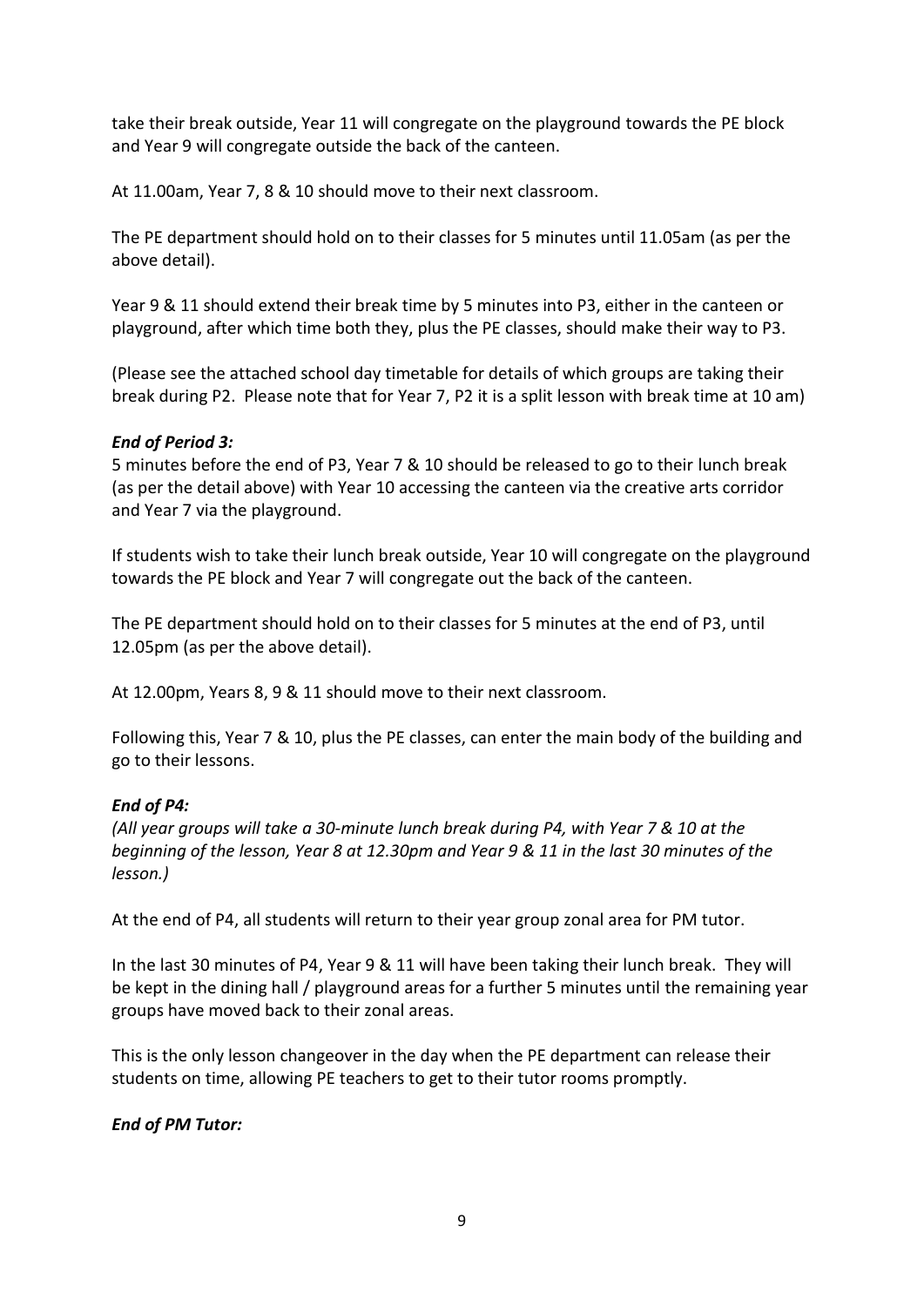5 minutes before the end of the PM tutor session, Year 9 (which is closest to the school hall) will be moved to the main hall. Year 8 (which is closest to the student reception entrance) will be moved to the playground (or external covered walkways if the weather is poor).

Then the remaining 3 year groups will move, after which, Years 8 and 9 will move to their classes.

# *End of P5:*

Exit from the school is detailed above in the section: 'Entrance/Exit to School'.

## **Wet Break and Lunch Arrangements:**

A wet break or lunch could prove potentially problematic for the order of the school, as 3 year groups will still be in classes whilst one or two year groups will need to take their break inside the building.

If it is wet break or lunch, students will be encouraged to use the dining hall.

Remaining students will be directed to the ground floor corridor. The older year group can congregate on the Science side and the younger year group on the DT side of the building. If it becomes too crowded on the ground floor corridor, then the upper floors will be used, following the same pattern as per the ground floor arrangements.

Students can also be directed to use the external covered walkways if the corridors become crowded. It is important that staff on duty manage behaviour well, such that it does not disrupt the learning of others.

Whilst using the corridors during wet break, students should be reminded not to stand outside the door of any class. As all classroom doors have windows, the presence of other students will be a distraction to classes working.

At the end of break/lunch, if it is at the same time as a lesson changeover, it is important that year groups who are using corridors on wet breaks are directed to the external covered walkways 5 minutes before lesson changeover, to allow other year groups to move first.

# **Assemblies:**

As things currently stand, there are no plans for in-person assemblies to be delivered in the new academic year. Weekly assemblies will be delivered virtually during the PM registration slot.

## **Providing work for students who are self-isolating:**

Students who are at home self-isolating for 2 weeks (e.g.: someone in their household has coronavirus) will receive an online education. Staff will be informed by the pastoral team or Attendance Officer of any student who is self-isolating. Staff will ensure that work for their lessons is provided via Moodle.

If a student contracts coronavirus and is relatively well or asymptomatic, work will be provided during their period of self-isolation, as per the detail above. If they are unwell,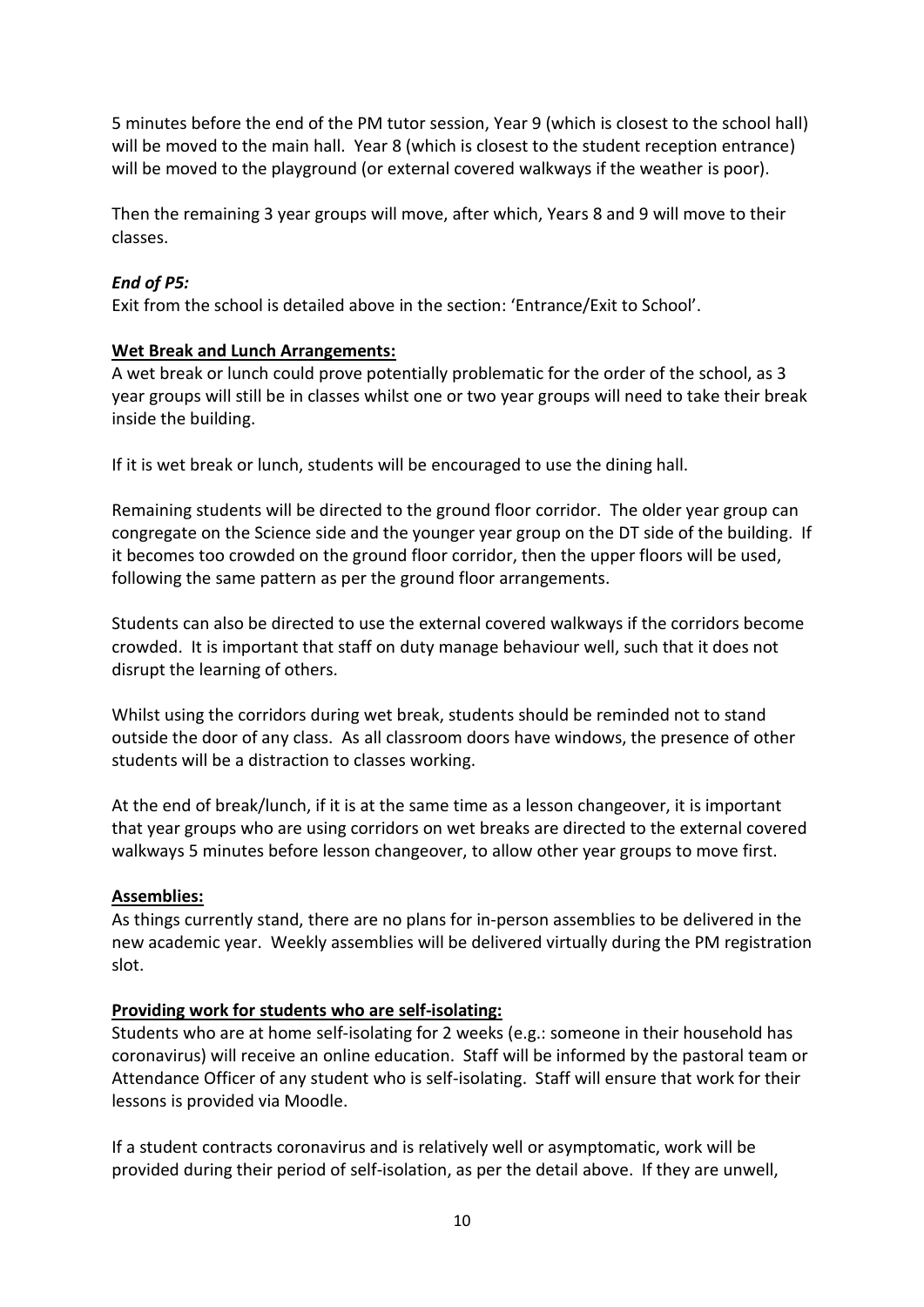then they will not be required to complete any schoolwork. This will be agreed in liaison with parents.

**Providing work for year groups of students during partial school closure/blended learning:** If an outbreak of coronavirus results in Public Health England (PHE) advice to provide home based learning for specific year groups, then students will be expected to follow their normal timetable. Teachers may either:

- 1. Deliver live lessons via the webcam facility in each classroom (using the Big Blue Button facility)
- 2. Put appropriate resources and direction onto Moodle for students to access. (These resources should be put on Moodle prior to the timing of the lesson itself, so they are readily available for students.)

If staff choose option 2, then they must also be live on Big Blue Button to answer any queries students have, in real time.

Staff should be mindful of the appropriate use and safeguarding aspects of live delivery as per the advice issued during the period of lockdown. Jenny Griffiths (DHT) will re-issue this advice to staff and ensure that new staff are conversant with it.

**Note**: Online live lessons (either audio or video) will not be formally monitored by the senior team. If there is a reason for a performance reviewer, Head of Department or member of the SLT to observe an online lesson, then the member of staff will be informed of this in advance.

## **Referral Room:**

The referral room currently mixes students of different year groups. It therefore cannot be operational from September 2020. This will inevitably put a strain on the school's ability to support with aspects of behaviour management.

If a student misbehaves, the normal procedures of the behaviour management policy apply: issue a warning, followed by sending the student to a member of the department (who is teaching the same year group) or another UPS (i.e. experienced) colleague nearby, who is teaching the same year group. Clare Beech (AHT) has issued guidance regarding this and will re-issue this for staff in the new term, including new members of staff.

Students should not be sent to the Student Support offices unless there has been a critical incident in the class or there is simply no other class that a student can be sent to.

Pastoral Managers will supervise those few students who may need specific sanction and distribute additional students to SLT or support staff offices around the school. It is likely that most students who are sent out of class will be kept out of circulation for no more than 2 lessons, to enable us to cope with the process.

We are fortunate that Richard Lander School has relatively few issues requiring this level of behaviour management strategy.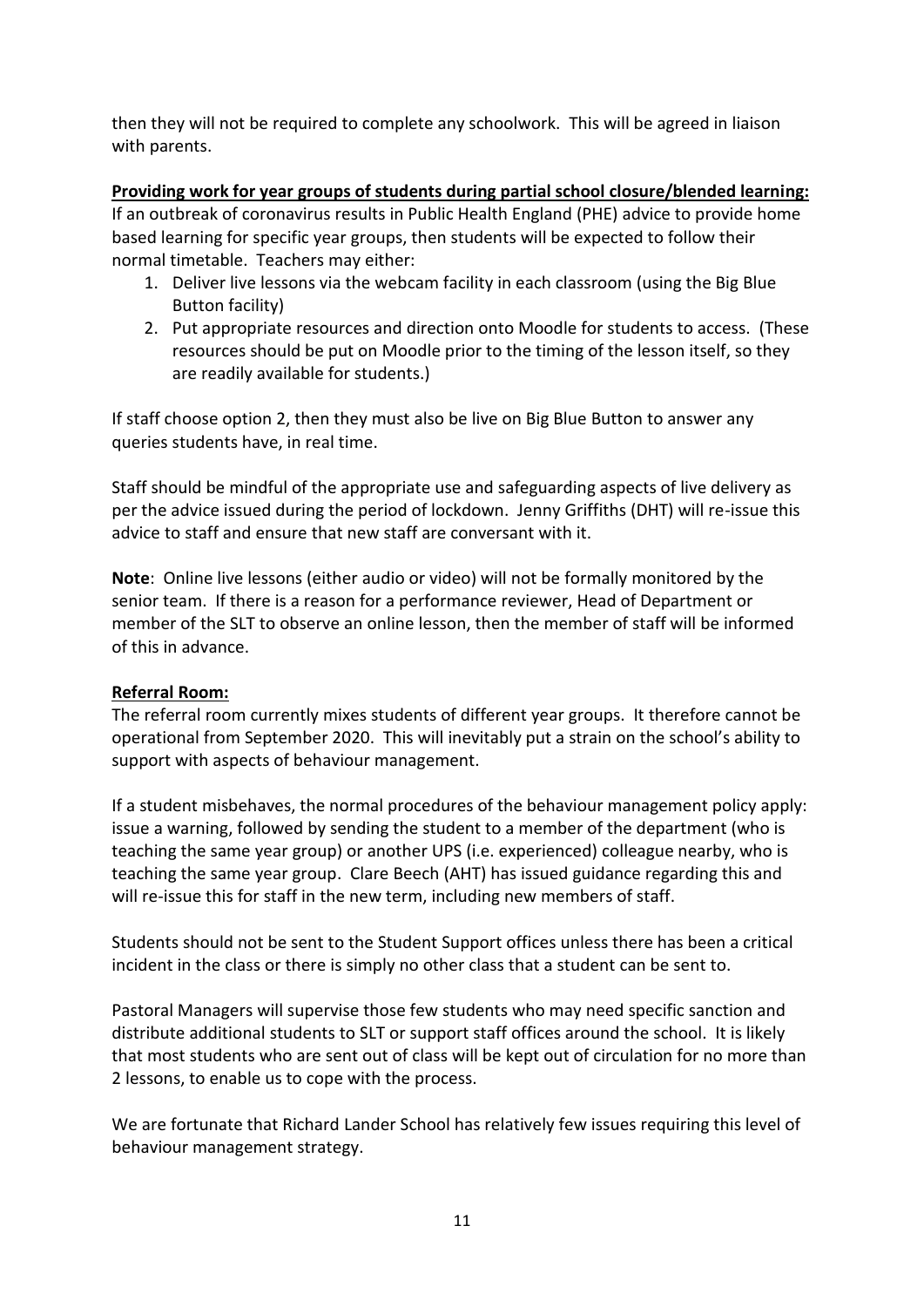Staff who had been identified to cover the referral room may now be deployed elsewhere, such as supporting with wider monitoring arrangements for lesson changeover, break time and lunch time.

#### **Detentions:**

Detentions will run as normal, in a socially distanced main hall.

That said, we will be reviewing the detentions system to reduce the number of students in detention in the first half term, as we get ourselves to a position of being able to effectively manage this.

## **Medically Vulnerable or Staff Anxious about Returning to a School Based Context:**

The government has advised all school staff to return to work. Staff who are extremely medically vulnerable should be assured of stringent social distancing in their work context. This is possible as a result of this Coronavirus School Management Plan.

If any member of staff is concerned about a return to work either because they are extremely medically vulnerable or anxious about returning to a school-based context, they should discuss this with Jenny Griffiths (DHT) at their earliest opportunity.

#### **School Uniform:**

For the first half term, students will wear their full school uniform on Mondays, Tuesdays, Thursdays and Fridays. On Wednesdays, students will be able to wear their own clothes, to enable their school uniform to be washed.

Students will arrive to school in their school PE kit on any day they have PE (including Wednesdays) as the changing rooms are too small to permit half year groups to change. Students will remain in PE kit throughout the day. If a student wears a 'skort', lycra shorts or lycra leggings for PE, (boys or girls) then they must either: (a) wear their normal school trousers or skirt over these items and remove them at the point of the PE lesson, or (b) wear their normal trousers or skirt without the sportswear underneath and use the PE facilities to change into them at the start of their PE lesson. Black non-lycra sports leggings are acceptable wear to PE. Students who would prefer not to wear their PE kit to school on a day when they have PE will be permitted to use the changing rooms at the start of the lesson, as demand for their use will be reduced.

Staff should wear full formal work wear on school uniform days. Staff work wear is relaxed a little on Wednesdays, but we still require relatively smart attire (though a tie need not be worn). Staff should not wear chinos or jeans.

## **Lockers:**

Students will change their lockers in the first week of term, to be located outside their new tutor bases. This will be led by the pastoral team.

#### **Student Illness at School:**

Normal medical procedures will apply to students who present as unwell in school although standard process will include taking the temperature of students.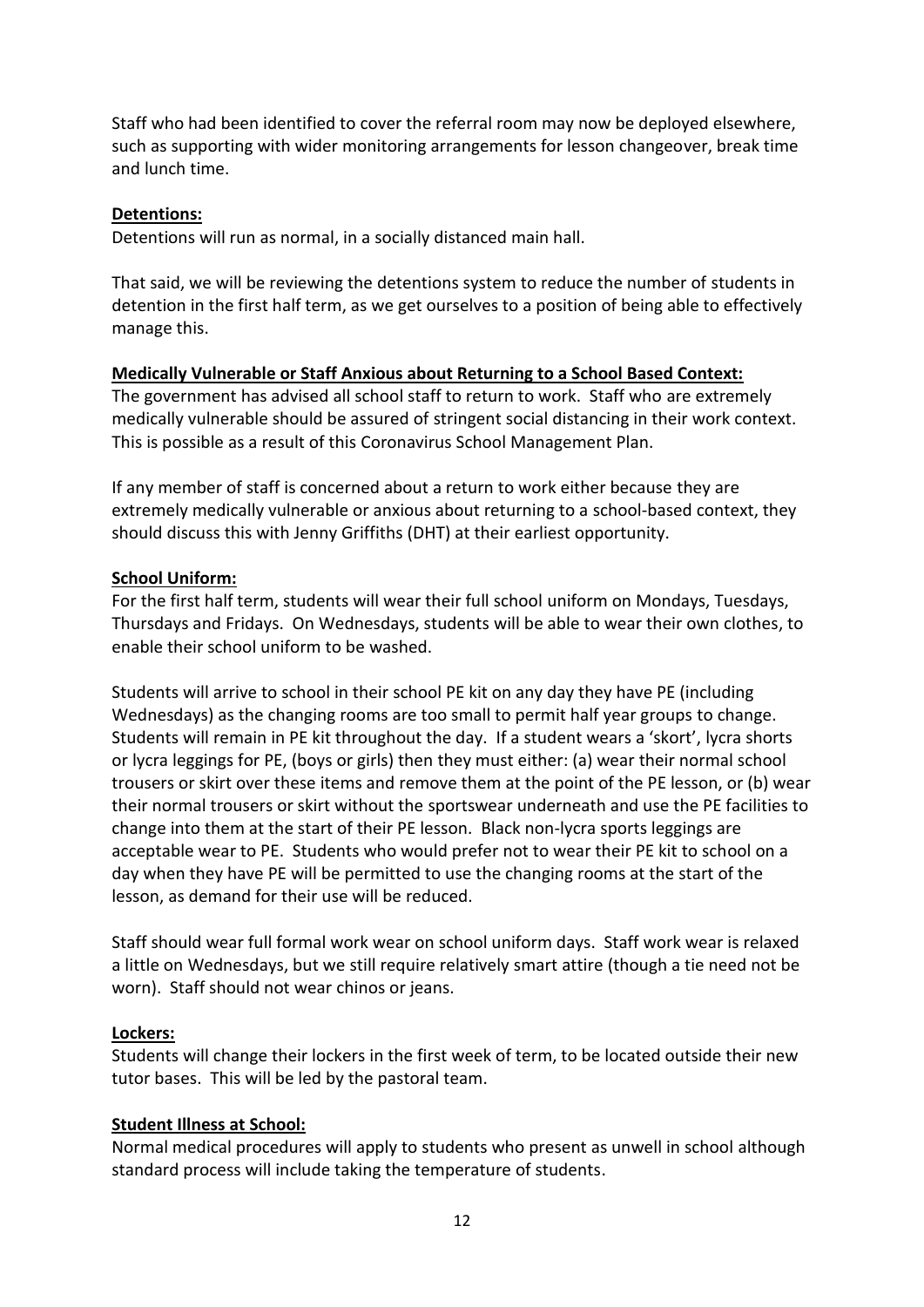Medical staff will be extra vigilant, wear PPE and isolate a student if they are displaying symptoms of Coronavirus. The student's parent will also be called to collect their child.

The student will be advised to remain at home for a further 7 days or until such time that a coronavirus test proves negative.

The school will follow Public Health England advice regarding all processes concerning the school's response to coronavirus, including management of unwell students, contacting parents and staff, self-isolation arrangements, school partial or full lockdown, etc. Miriam Richardson (SBM) will forward this process to the staff team.

To support the actions of the school following a suspected or actual case of Coronavirus, all support staff who work closely with students for a period of 15 minutes or more will be required to complete a daily register of the students they have worked with or supported, which will be managed by Miriam Richardson (SBM).

#### **Staff Illness at School:**

Normal medical procedures will apply to staff who present as unwell in school.

Medical staff will be extra vigilant, wear PPE and isolate a member of staff (likely to be in an office) if they are displaying symptoms of Coronavirus. If the member of staff is fit and able to make their journey home, then they can do so. If not, then they will be allocated an appropriate room to isolate in until they are able to be collected from school.

The member of staff will be advised to remain off work for a further 7 days or until such time that a Coronavirus test proves negative.

(The SLT have processes to follow regarding contacting Public Health England should a suspected or actual case of Coronavirus occur in school.)

#### **School Events:**

The school will be holding no public events/gatherings until further notice. This includes: parents' evenings, Year 6 Open Evening, Year 7 Induction Evening, Carol Service, etc. Where appropriate (e.g. parents' evenings), other forms of communication will replace this.

#### **Assemblies:**

There will be no congregation of students for assembly until further notice. Assemblies will be delivered online through the PM tutor session.

#### **Dining Hall:**

Students will take their break and lunch in no more than two year groups at a time. To support the social distancing of students during this time, the dining hall will be split into two sections using dividers. There will also be two separate points of service. Tables will be wiped down between use, using an appropriate detergent.

## **Staff Lunch:**